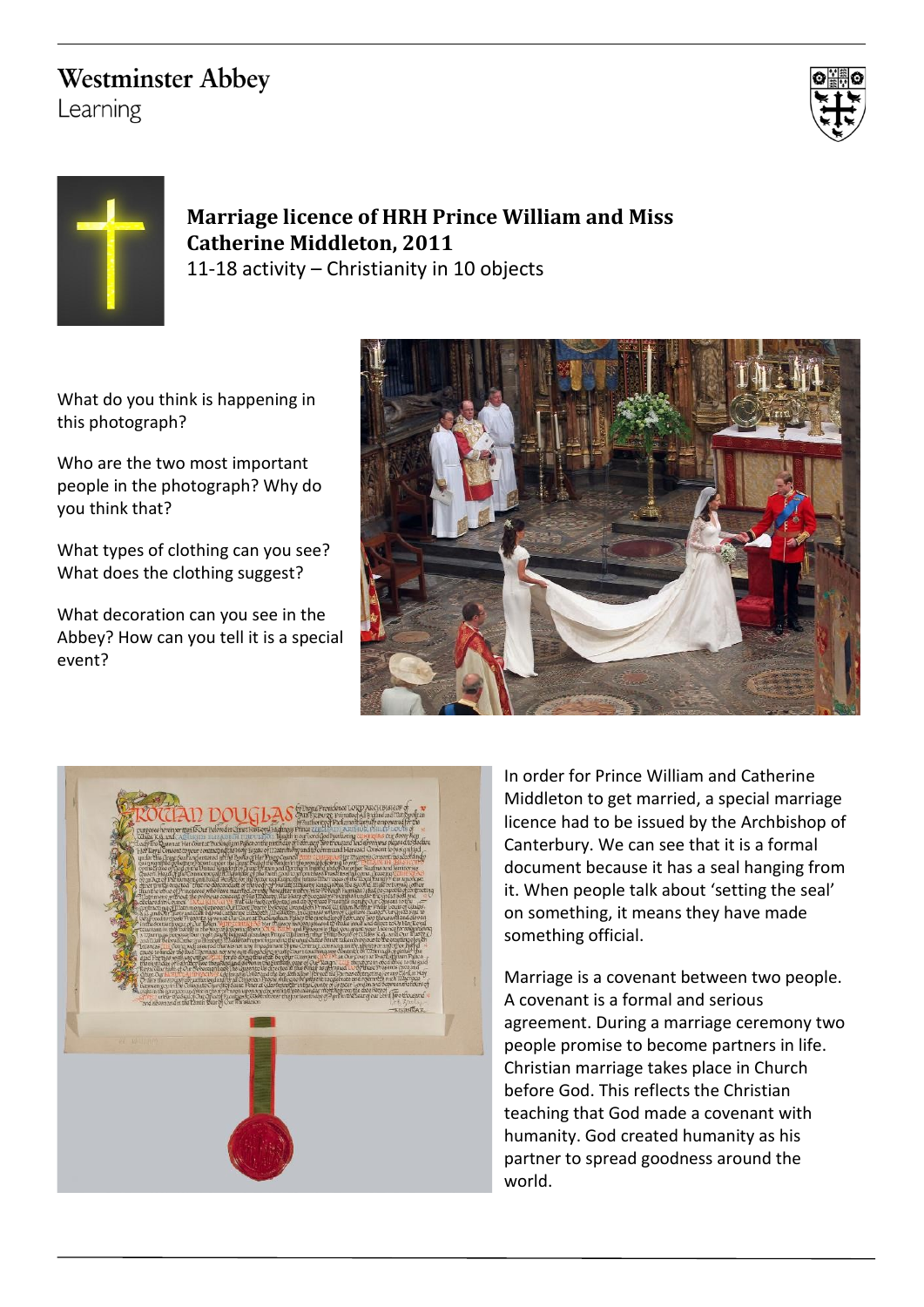### **Talk with others**

Look carefully at the red seal hanging from the marriage licence. Can you work out what the image is? The seal comes from the Archbishop of Canterbury's office. The Archbishop of Canterbury is the most senior person in the Church of England. Why might this image have been chosen for a seal?



# **Activity: Design a seal**

Think about what makes a good partnership between two people. This could be within a family, a couple, friends or at work. You could either think of a good partnership you have already or you could choose to imagine one.

- List the types of behaviours that a good partner would demonstrate to you
- List the types of behaviours that you would demonstrate to your partner
- Can you think of any great partnerships either in films or in books? What makes them great? Are there any special moments or words that prove that the partnership is a good one?
- What images or words come into your mind when you think about a good partnership?

Design a seal to mark a partnership, or covenant, between two people. You could create your own using materials you have to hand, for example cardboard or fabric, or you could use the template on the next page to draw and colour your design.

## **Extension**

The Bible mentions the word covenant a number of times. For example:

'In the same way, after the supper he took the cup, saying, "This cup is the new covenant in my blood, which is poured out for you.' [Luke 22:20](https://www.biblegateway.com/passage/?search=Luke%2022%3A20&version=NIV)

Here, Jesus is the speaker. Jesus is telling his disciples at the Last Supper that he is giving up his life for humanity.